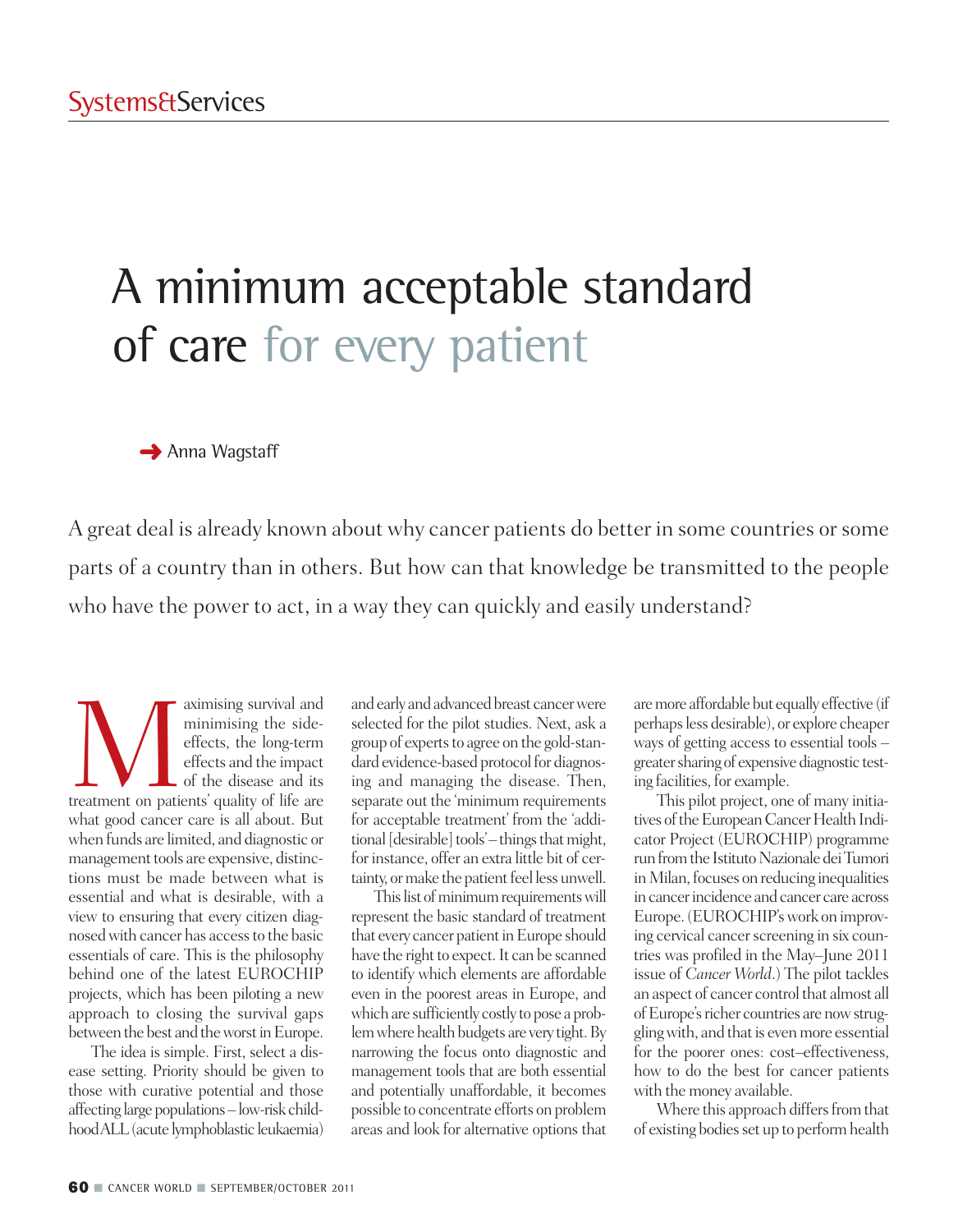### **Systems&Services**



COMITATO MARIA LETIZIA VERGA/ATTILIO ROSSETTI COMITATO MARIA LETIZIA VERGA/ATTILIO ROSSETT

technology assessment (HTA) and valuefor-money analyses, such as the UK's NICE (National Institute for Health and Clinical Excellence) and Sweden's Dental and Pharmaceutical Benefits Agency, is that rather than taking costs and benefits as its starting point, it tries to identify where cost constraints could be a significant factor explaining why patients do so much worse in some countries or regions than in others. And it tries to suggest solutions.

### GOAL ORIENTED

For Andrea Micheli, the EUROCHIP leader, this project is all about results on the ground, and that means it is heavily geared toward Europe's political leaders. "The problem is that individual specialists know We can do this. Not all ALL patients can receive the same level of care as this young girl at the San Gerardo Hospital in Monza, Italy, but Momcilo Jankovic, pictured here, hopes that simple messages designed to address the main factors behind variations in survival will ensure greater access to minimum acceptable standards of care across Europe

what has to be done, but this is not information known to politicians. What EUROCHIP does is to extract from these people some key proposals and to pass them on to the politicians. We need to send simple messages to the European Commission: in this way we can quickly improve the situation in poorer countries."

ChildhoodALLwas anobvious choice for a pilot study. Thanks to decades of cooperative clinical studies by paediatric oncologists in the US and Europe (notably Germany), childhood ALL is now curable in around 80% of cases. Yet many children continue to die unnecessarily in some countries and regions of Europe. Furthermore, the high level of collaboration in this area means that, while many questions remain to be answered, there is a strong consensus overthe current gold-standard protocol for managing the disease.

The rationale behind choosing breast cancer, both early and advanced, for the other pilot studies was that it is the most common cancer among women in Europe, and the number of new cases is growing.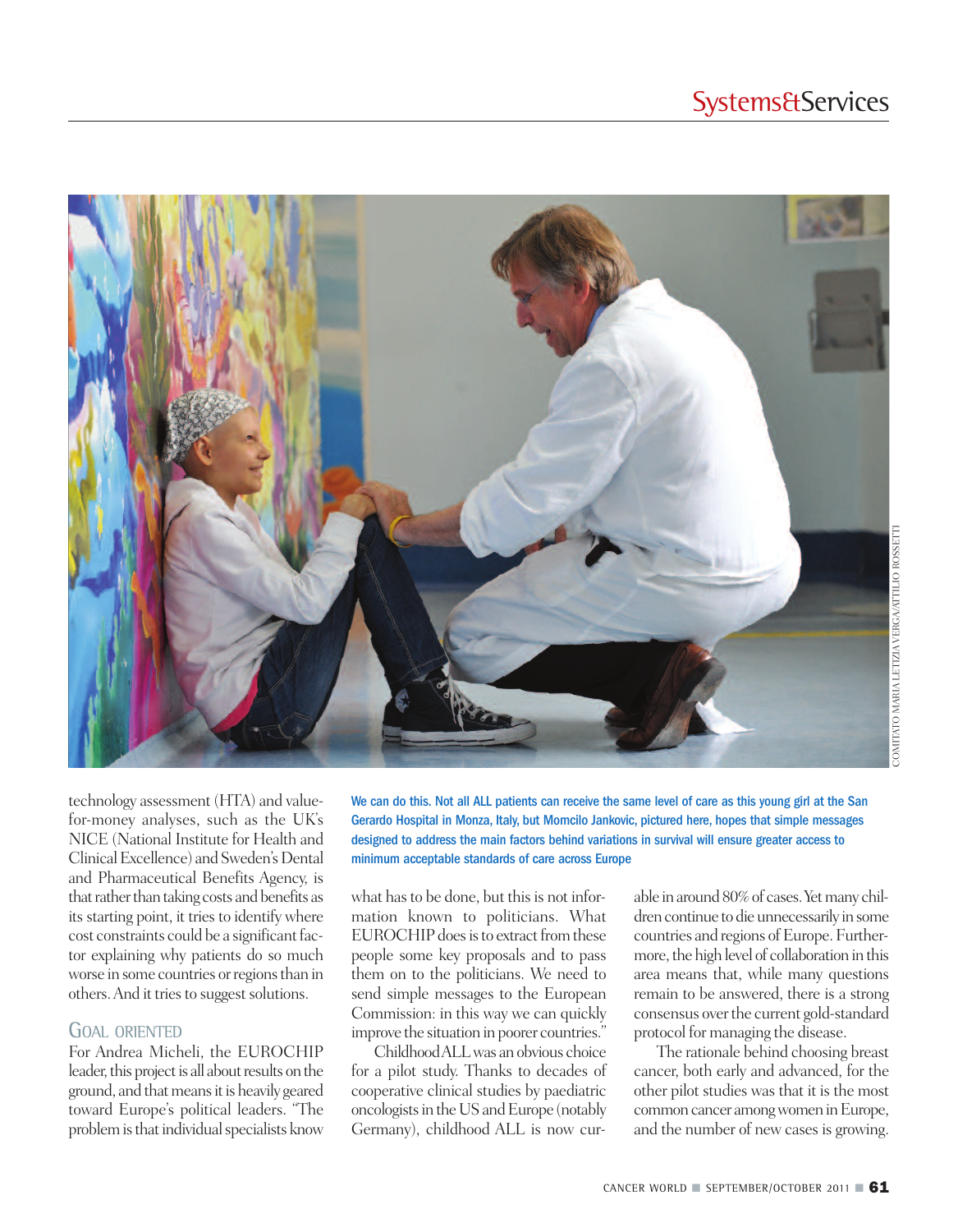## "Individual specialists know what has to be done, but this is not informatoion that is known to politicians "'

"In this case, newdrugs are proposed, and differences in survival may be related to the availability of these drugs or to other things,"says Micheli.

### A CHANCE TO HELP

Momcilo Jankovic, a paediatric oncologist at San Gerardo Hospital in Monza, Italy, was delighted to be asked to participate in theALL pilot, alongside Kathy Pritchard-Jones, professor of paediatric oncology at University College London and Nick Goulden, consultant haematologist at Great Ormond Street Children's Hospital, London. "When they asked me to cooperate to define what the child needs in order to be treated according to local resources and to reduce the cost of this treatment, I thought, this is not widely reported in the literature, so it seemed to be a very good opportunity to helpwith my experience."

Jankovic's experience in this field is considerable. Not only does he have a long track record treating young ALL patients – including collaborating in international clinical studies led by the Italian Association of Paediatric Haematology and Oncology (AIEOP) and the Berlin-Frankfurt-Munich (BFM) ALL group – but he also has experience helping improve results in countries where costs pose a real problem, including a collaboration with Nicaraguan paediatric oncologists, which raised survival rates for childhood ALL from 10% to an impressive 50%.

Closer to home, Jankovic and his colleagues also built up a long-term collaboration with doctors in Serbia after years of isolation during the Balkan war left them trailing behind much of Europe. He mentions, as one important outcome, the interest and support these paediatric

oncologists received from the politicians once they saw what was being achieved. "The government looked at the results they obtained and wanted to promote a national network. They now pay for equipment, and they pay for doctors to attend meetings or to visit outside the country. They are much more positive about responding to the request of doctors."

Jankovic hopes that the EUROCHIP projectwill help achieve similarimprovements across Europe.

### A BRIDGE TO POLITICIANS

Micheli describes the project as essentially an intellectual exercise,"using amethodology derived fromour experience over 10 years" to facilitate discussion between experts coming from different fields, to extract key messages, check whether these are widely accepted by others, and then pass them on to the people who can deliver change. "We are trying to build a bridge and to find a common language with the politicians."

In the ALL pilot, as well as Jankovic and his fellow physicians, the group of experts included researchers, epidemiologists, health economists and health technology analysts. The final report has yet to be written and validated among a wider group of experts, but findings so far indicate that the cost of providing therapies is less of an issue than the cost of tests that can guide physicians in tailoring treatments. The only exception to this may be PEG-asparaginase, a less toxic, but more expensive, variation of L-asparaginase. However, as affordable methods exist for managing the side-effects of the unpegylated version, PEG-asparaginase was put under the 'desirable' rather than

the 'minimum requirement'heading.

More important, perhaps, are the methods used to stratify patients into risk levels as a guide to treatment, key amongwhich are measurements of minimal residual disease, showing how well the patient has responded to the initial induction treatment (day 33) and the second induction treatment (day 72). The gold standard here is using quantitative PCR (polymerase chain reaction). "This is a very expensive methodology and is not possible to adopt in every country," says Jankovic. However, PCR was listed under the heading 'desirable', because an alternative method for measuring minimal residual disease does exist, in the form of cytofluorometry. Though less accurate than PCR, the team considered it to be an 'acceptable' alternative. While it is cheaper than PCR, cytofluorometry equipment nonetheless requires a hefty investment, and it was therefore flagged as a 'minimum requirement where cost constraints could limit access'.

### PART EVIDENCE PART EXPERIENCE

As Micheli readily admits, the approach taken in this EUROCHIP project draws as much on the experience of the experts as it does on hard peer-reviewed evidence. This is partly a matter of necessity, as evidence on the cost-effectiveness of specific procedures or therapies in the context of a particular indication is often hard to come by.A thorough search of the literature on cost–effectiveness/cost–utility/cost– benefit/cost minimisation analyses of the ALL diagnostic/management tools flagged up as potentially unaffordable showed how little there is out there – at least in the academic literature. In the case of child-